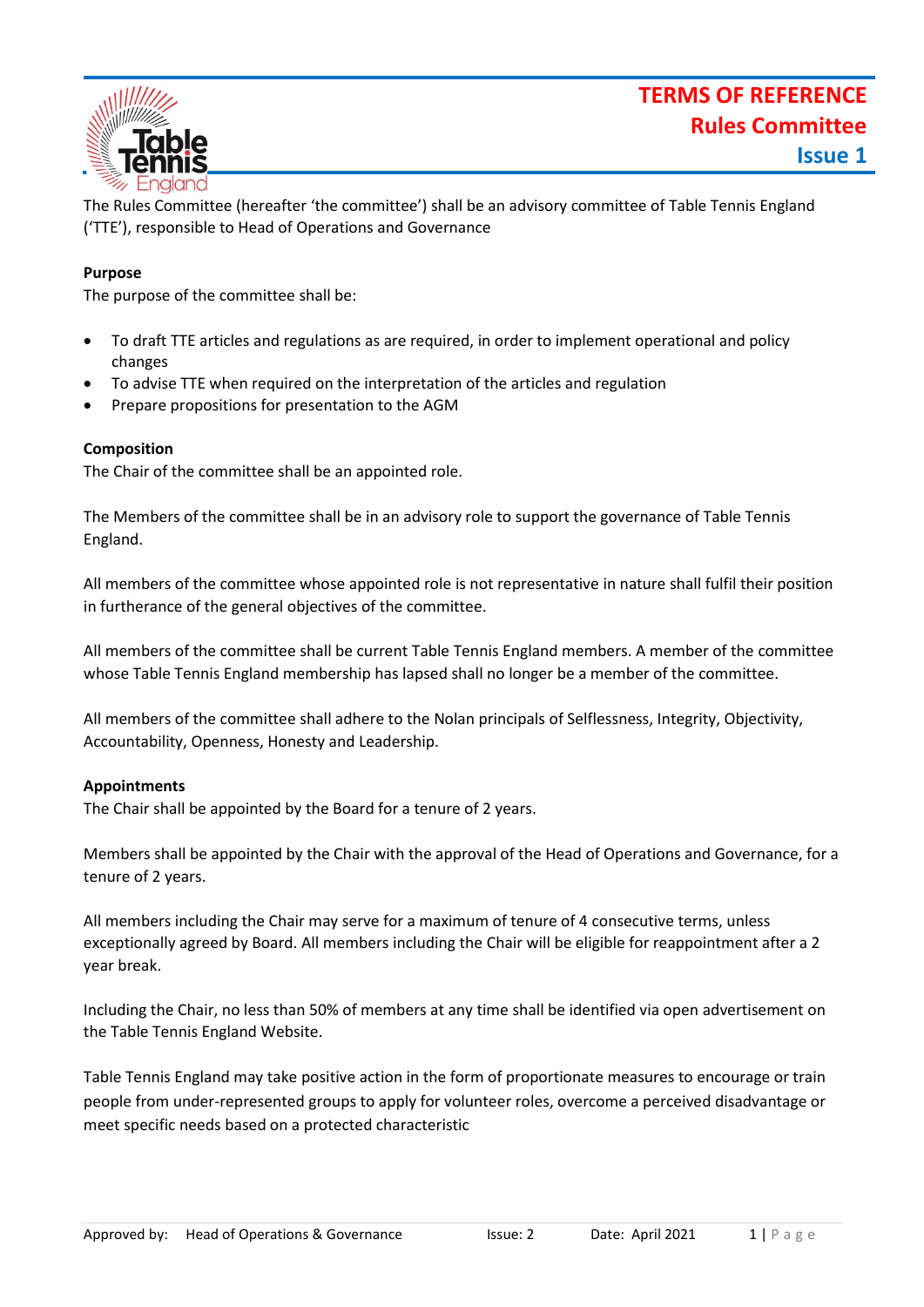# **TERMS OF REFERENCE Rules Committee Issue 1**



A register shall be maintained by Table Tennis England detailing committee members, tenure, appointment process and other relevant information.

There shall be no power of co-option.

#### **Meetings**

The committee shall meet annually, if required and as required, either physically or virtually. Day-to-day Committee business will be carried out via email.

The quorum of the meeting shall be 50%+1, but must include the Chair and the Head of Operations and Governance (or their designate)

Minutes of each meeting shall be produced and maintained.

Committee members shall be entitled to claim from Table Tennis England such out of pocket expenses as are legitimately incurred in furtherance of agreed committee business, in line with the Table Tennis England volunteer expenses policy.

#### **Responsibilities**

- 1. To advise the Board, National Council, Committees and Heads of Departments on matters concerning the Articles and Regulations of the Company and the interpretation thereof.
- 2. On behalf of the Board to give an official ruling on the interpretation of any Article or Regulation.
- 3. To draft for submission to a General Meeting any changes to the Articles to be proposed by the Board.
- 4. To draft, for approval by the Board, Regulations and any subsequent changes thereto.
- 5. To review the Articles and Regulations from time to time and to recommend to the Board any changes considered necessary or desirable.

#### **Reporting**

The committee shall report to the Head of Operations and Governance who shall be responsible for relaying items of note within the Table Tennis England governance and staff structures, and/ or progressing process and policy considerations as required.

Minutes of committee meetings should also be made available to the Head of Operations and Governance

#### **Appeal Procedure**

Notwithstanding the *Right of Appeal* and the *Customer Care & Complaints Policy* - in the event that a member has an unresolved query or issue regarding a decision of the Committee, then recourse in the first instance shall be to the Head of Operations and Governance.

These Terms of Reference will be reviewed biennially.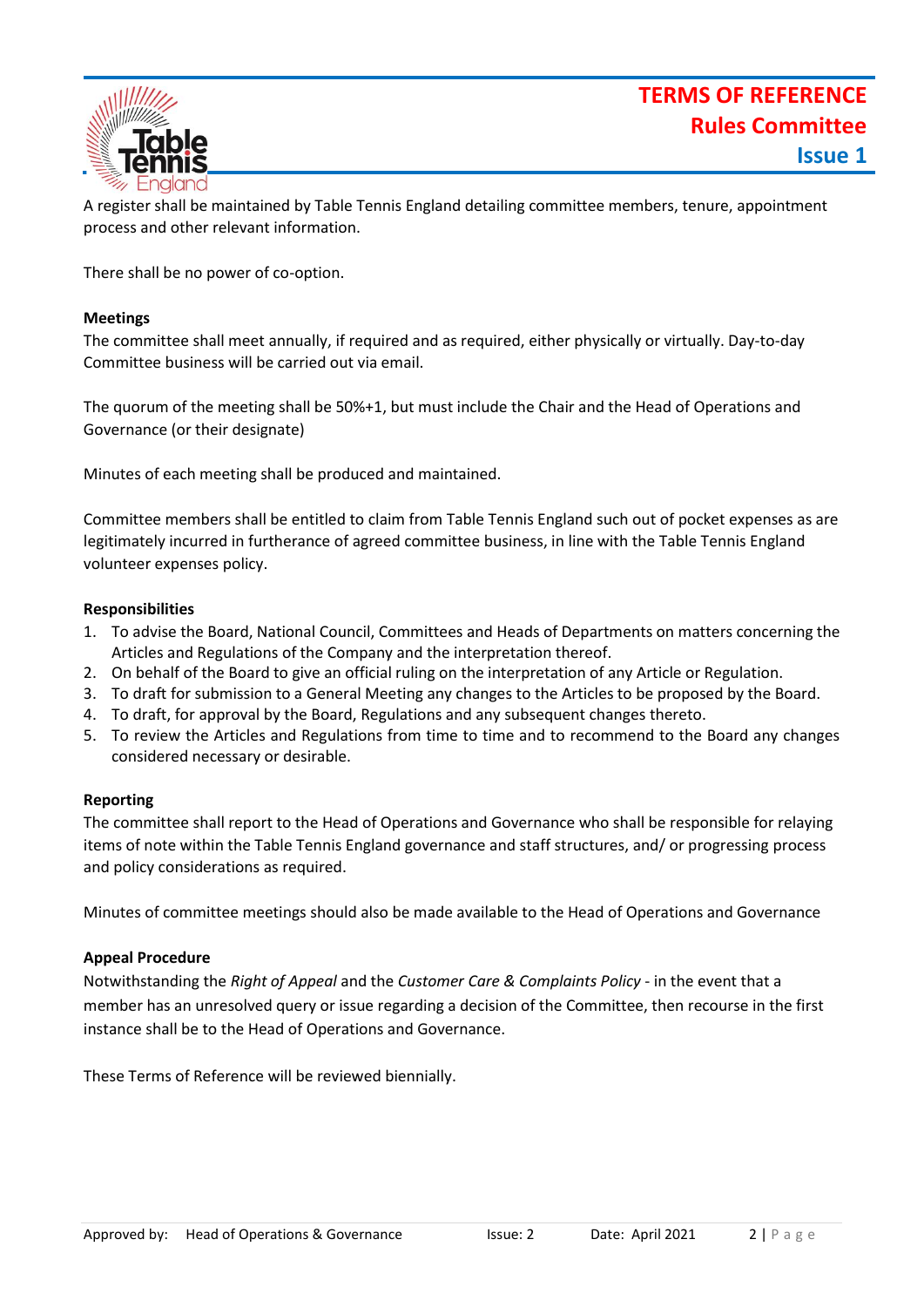

**Appendix A**: Amendment to Articles or Regulations

### **Head of Department Flow Chart**



## **Committee to Head of Department**